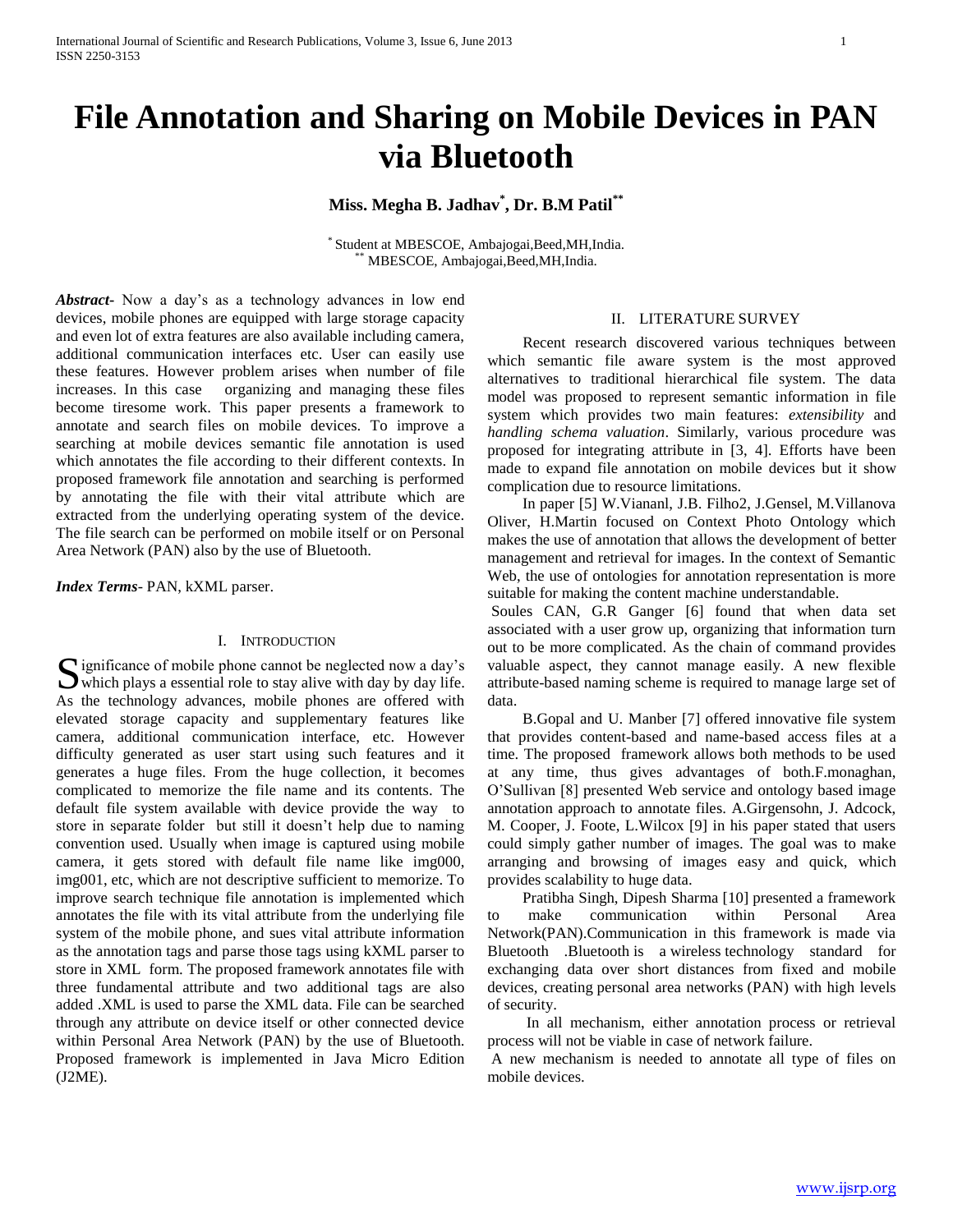# III. PROPOSED FRAMEWORK

 This paper presents a framework to improve a searching technique which is capable for retrieving files on mobile devices with minimum efforts. Complete framework is implemented In J2ME and consists of different modules including Annotation process, Search Process and Bluetooth.. Each module performs a specific task. Fig. 1 shows the proposed framework architecture.





 Annotation process annotates file with fundamental attributes and store it into XML format. Search process does the searching of required file with various attribute. Bluetooth is added to search a required file and to transfer file in PAN.

 In a scenario, a user had taken few pictures on his family function using mobile phone camera which were saved by default naming like image123, image124, etc. After some days user need some specific picture but forgot the name of required picture. She also not able to remember whose mobile was used to take picture because most of the member took picture at that function. To search for the required picture she has to browse all image file till he finds the required picture. She has to repeat browsing other family members mobile devises also. For the same situations, the framework presented in this paper gives easy way to retrieve file using advanced search method. With the help of fundamental attributes of file user can easily retrieve the file, even though file is not annotated with optional tags. If required

file is not on her mobile phone, it can be searched on all other mobile also by forming PAN via Bluetooth.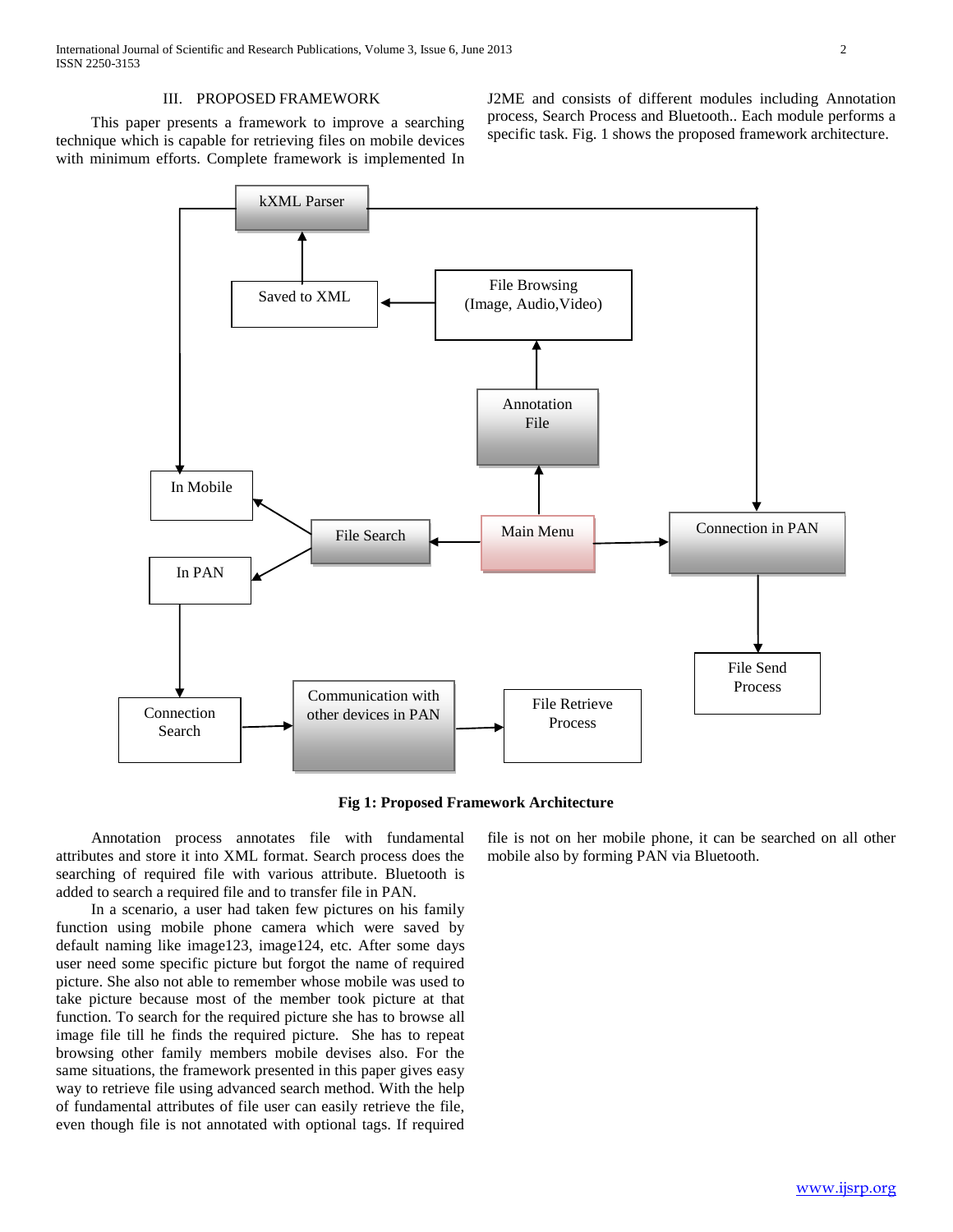#### IV. FILE ANNOTATION

Fig. 2 shows the file annotation process.



**Fig. 2 File Annotation Process**

 File Annotation relates with the underlying operating system of device to obtain the fundamental attribute of file which are used as annotation tags for corresponding file. Files are annotated with its attribute which are extracted from underlying file system. All attribute are parsed and stored in XML format. The meta-data consist of two parts, Automated and Optional. In Automated meta-data part, files are annotated automatically with three attribute, file name, file size, and date of creation, while Optional meta-data adds two more tags, keyword and description. Optional meta-data is added by user itself.

# V. SEARCH PROCESS

 Search process nearly interacts with all other process included in a framework and plays essential role in proposed framework. To search information about the required file this process uses kXML parser for processing XML document. As file is annotated with Automated and Optional tags, search can be performed with different available attribute. If search is performed within PAN, search process uses Bluetooth to form a network. Fig. 3 shows attributes stored in XML file as meta-data.



**Fig.3 Annotation Tags**

### VI. BLUETOOTH

 Bluetooth is a wireless technology standard for exchanging data over short distances and it is available in almost all new mobile devices. With the help of Bluetooth proposed framework form PAN. PAN allows sharing and managing of data within a formed network.

#### VII. CONCLUSION

 This paper presents a framework that improves semantic file annotation and file retrieving in PAN at mobile phones. The framework is implemented as full featured MIDlet and adding Optional tags as meta-data surely enhance the search ability to retrieve files based on keywords and description.

#### **REFERENCES**

- [1] Sadaqat Jan, Maozhen Li, Ghaidaa Al-Sultany and Hamed Al-Raweshidy "File Annotation and Sharing on Low-End Mobile Devices", Seventh International Conference on Fuzzy Systems and Knowledge Discovery(FSKD),2010.
- [2] D.P.Pandit, L.M.R.J. Lobo " File Annotation on Mobile Devices", International Journal of Engineering Research & Technology (IJERT),October – 2012.
- [3] B. Gopal and U. Manber. Integrating content-based access mechanisms with hierarchical file systems. Symposium on Operating Systems Design and Implementation, pages 265–278. ACM, 1999.
- [4] S. Sechrest and M. McClennen. Blending hierarchical and attributebased file naming. International Conference on Distributed Computing Systems, pages 572–580, 1992.
- [5] W. Viana1, J. B. Filho2, J. Gensel, M. Villanova- Oliver, H. Martin, "A Semantic Approach and a Web Tool for Contextual Annotation of Photos Using Camera Phones",9th Workshop on Hot Topics in Operating Systems (HotOS IX).May 18-21, 2003.
- [6] Soules CAN, G.R.Ganger "Why can't I find my files? New methods for automating attribute assignment", HotOS IX: the 9th workshop on hot topics in operating systems. USENIX Association,May 2003.
- [7] B. Gopal and U. Manber. "Integrating content-based access mechanisms with hierarchical file systems", Symposium on Operating system.
- [8] F. Monaghan, O'Sullivan, "Automating Photo Annotation using Services and Ontologies", Mobile Services and Ontologies Workshop, 2006.
- [9] A. Girgensohn, J. Adcock, M. Cooper, J. Foote. And L.Wilcox. "Simplifying the Management of Large Photo Collections", INTERACT. IOS Press 2003.